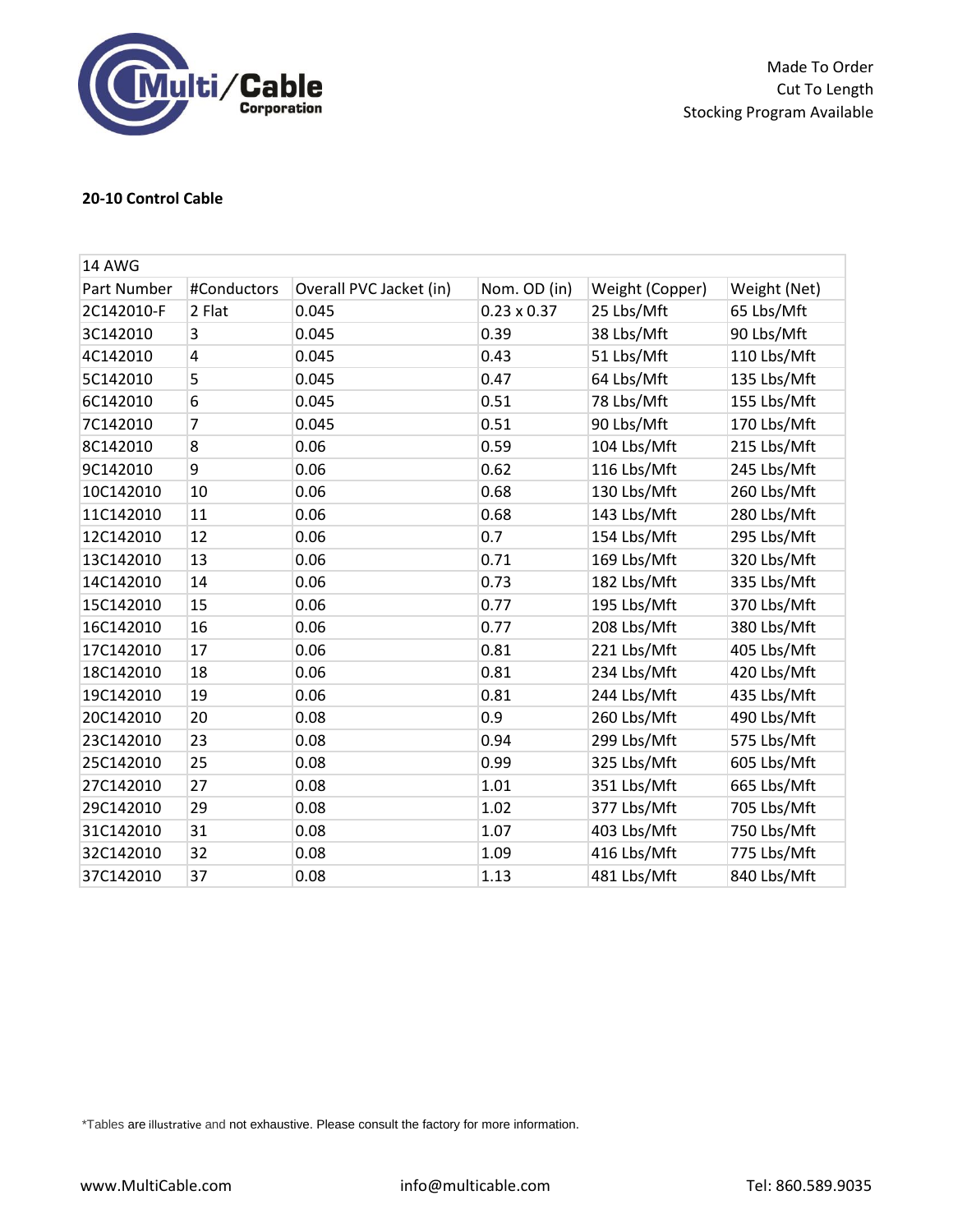

Made To Order Cut To Length Stocking Program Available

| 12 AWG      |             |                         |                    |                 |               |  |  |
|-------------|-------------|-------------------------|--------------------|-----------------|---------------|--|--|
| Part Number | #Conductors | Overall PVC Jacket (in) | Nom. OD (in)       | Weight (Copper) | Weight (Net)  |  |  |
| 2C122010-F  | 2 Flat      | 0.045                   | $0.25 \times 0.41$ | 40 Lbs/Mft      | 80 Lbs/Mft    |  |  |
| 3C122010    | 3           | 0.045                   | 0.43               | 61 Lbs/Mft      | 120 Lbs/Mft   |  |  |
| 4C122010    | 4           | 0.045                   | 0.48               | 81 Lbs/Mft      | 150 Lbs/Mft   |  |  |
| 5C122010    | 5           | 0.045                   | 0.52               | 102 Lbs/Mft     | 180 Lbs/Mft   |  |  |
| 6C122010    | 6           | 0.06                    | 0.6                | 126 Lbs/Mft     | 220 Lbs/Mft   |  |  |
| 7C122010    | 7           | 0.06                    | 0.6                | 143 Lbs/Mft     | 250 Lbs/Mft   |  |  |
| 8C122010    | 8           | 0.06                    | 0.65               | 168 Lbs/Mft     | 290 Lbs/Mft   |  |  |
| 9C122010    | 9           | 0.06                    | 0.69               | 184 Lbs/Mft     | 330 Lbs/Mft   |  |  |
| 10C122010   | 10          | 0.06                    | 0.75               | 210 Lbs/Mft     | 360 Lbs/Mft   |  |  |
| 11C122010   | 11          | 0.06                    | 0.75               | 231 Lbs/Mft     | 385 Lbs/Mft   |  |  |
| 12C122010   | 12          | 0.06                    | 0.78               | 245 Lbs/Mft     | 405 Lbs/Mft   |  |  |
| 13C122010   | 13          | 0.06                    | 0.79               | 273 Lbs/Mft     | 445 Lbs/Mft   |  |  |
| 14C122010   | 14          | 0.06                    | 0.82               | 294 Lbs/Mft     | 470 Lbs/Mft   |  |  |
| 15C122010   | 15          | 0.08                    | 0.9                | 315 Lbs/Mft     | 550 Lbs/Mft   |  |  |
| 16C122010   | 16          | 0.08                    | 0.9                | 336 Lbs/Mft     | 560 Lbs/Mft   |  |  |
| 17C122010   | 17          | 0.08                    | 0.95               | 357 Lbs/Mft     | 610 Lbs/Mft   |  |  |
| 18C122010   | 18          | 0.08                    | 0.95               | 378 Lbs/Mft     | 625 Lbs/Mft   |  |  |
| 19C122010   | 19          | 0.08                    | 0.95               | 388 Lbs/Mft     | 640 Lbs/Mft   |  |  |
| 20C122010   | 20          | 0.08                    | $\mathbf{1}$       | 420 Lbs/Mft     | 4685 Lbs/Mft  |  |  |
| 23C122010   | 23          | 0.08                    | 1.04               | 483 Lbs/Mft     | 775 Lbs/Mft   |  |  |
| 25C122010   | 25          | 0.08                    | 1.11               | 525 Lbs/Mft     | 840 Lbs/Mft   |  |  |
| 27C122010   | 27          | 0.08                    | 1.13               | 567 Lbs/Mft     | 900 Lbs/Mft   |  |  |
| 29C122010   | 29          | 0.08                    | 1.14               | 609 Lbs/Mft     | 950 Lbs/Mft   |  |  |
| 31C122010   | 31          | 0.08                    | 1.19               | 651 Lbs/Mft     | 71015 Lbs/Mft |  |  |
| 32C122010   | 32          | 0.08                    | 1.21               | 672 Lbs/Mft     | 1055 Lbs/Mft  |  |  |
| 37C122010   | 37          | 0.08                    | 1.26               | 777 Lbs/Mft     | 1210 Lbs/Mft  |  |  |

\*Tables are illustrative and not exhaustive. Please consult the factory for more information.